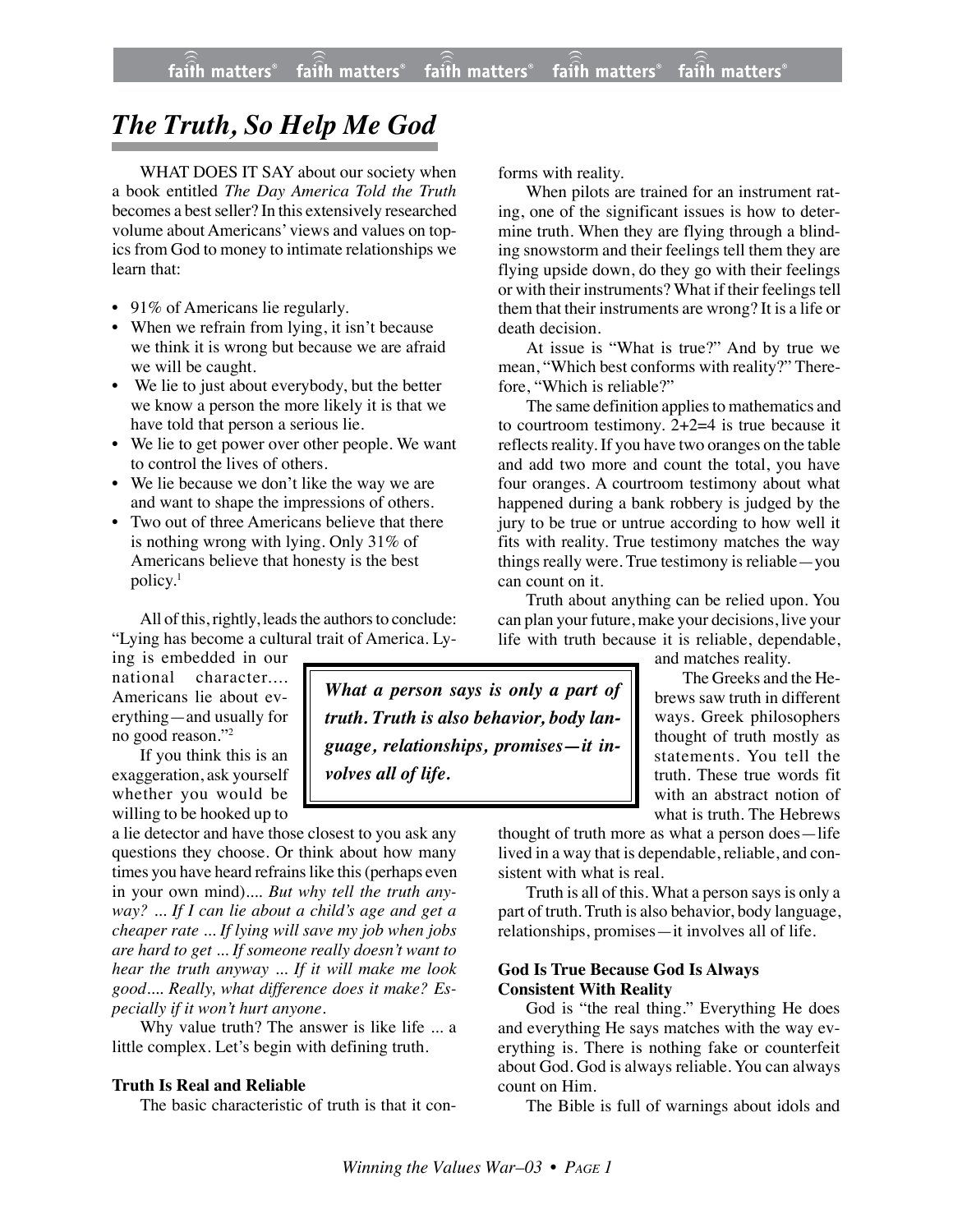false gods. You just can't trust them. They are not real, not true.

"You shall have no other gods before me. You shall not make for yourself an idol in the form of anything in heaven above or on the earth beneath or in the waters below" (Exodus 20:3-4).

There is an old philosophic debate about the relationship of God and truth. Some have said that truth is whatever God says it is. If God said that  $2+2=5$ , then  $2+2$  would equal 5. In other words, God determines truth. Other philosophers have argued that truth is greater than God. What makes God so good is that He perfectly conforms with truth as the highest standard of all.

It is beyond our time and purpose to seriously discuss such fine points here, except to say that there is no practical way to divide God and truth. Truth is who God is. Truth is what God does. God and truth are so inseparable that it is ultimately impossible to imagine or to have one without the other.

It's like imagining water without hydrogen or oxygen. If H2O is what water is, then there is no such thing as water without oxygen—just as there is no such thing as God without truth, or truth without God.

Jesus said, "I am the way and *the truth* and the life" (John 14:6, italics added). God and truth are inseparable.

## **Truth Is Always Consistent With God**

St. Augustine summed it up when he said that "all truth is God's truth." Because God always conforms with reality there is no truth that does not belong to Him. Truth is always consistent with God.

As Christians, then, we never should be afraid that some truth will somehow discredit God or that some archaeological discovery will prove God wrong. What God is and does always fits with reality and truth.

The original concept of "university" was "one truth"—from the Latin words for "one" (uni-) and "truth" (-versity). The student studying astronomy or physics was learning God's truth as much as the student studying philosophy or theology. Unfortunately, many schools that now carry the university title do not adhere to God as the center of truth. Contradictory beliefs and competing claims of truth are taught in the same institution.

These competing claims of truth are no reason for Christians to shy away from learning or to fear new discoveries. To the contrary, whenever and wherever truth is to be found or lived, it will always be 100% compatible with God because that's what truth is.

Show me your ways, O Lord teach me your paths; guide me in your truth and teach me, for you are God my Savior, and my hope is in you all day long. (Psalm 25:4-5)

I'm sorry to say that the church has not always lived up to this biblical standard. There have been too many times when the church has valued beliefs more than truth.

Galileo discovered the truth that the earth revolves around the sun. He was a believer, a committed Christian, who studied God's creation to discover the truth about the way it worked. Yet the church condemned him because its own beliefs didn't match with the truth.

What a tragic thing when human beliefs are valued more than God's truth.

# **Valuing God Means Valuing Truth**

Committed Christians always value truth. Or at least we should.

Christians have a long history of active research in science, philosophy, and the arts. It is a strange and inconsistent notion that science and Christianity are somehow contradictory. As long as science seeks the truth, science must be valued by Christians who believe that truth is always consistent with God.

For most of us, however, truth is less a heady search of science and philosophy and more a matter of daily dealing with truthfulness.

Because we value God, we value truth—and valuing truth means hating falsehood. Falsehoods are ungodly. Falsehoods don't match reality. Falsehoods are not reliable. Falsehoods are against God. Falsehoods do damage rather than good. Falsehoods are worthless; they have no value.

The implications continue. Because we value God and truth, we tell the truth. Truth honors God. Truth magnifies God. Truth pleases God. Truth is worth it. Truth has great value because it has Godvalue.

To understand the practical value of truth, compare it to money. Whenever the world gets into trouble, the value of the U.S. dollar goes up. In quieter times investors feel freer to invest heavily in foreign currencies. But in tumultuous times inves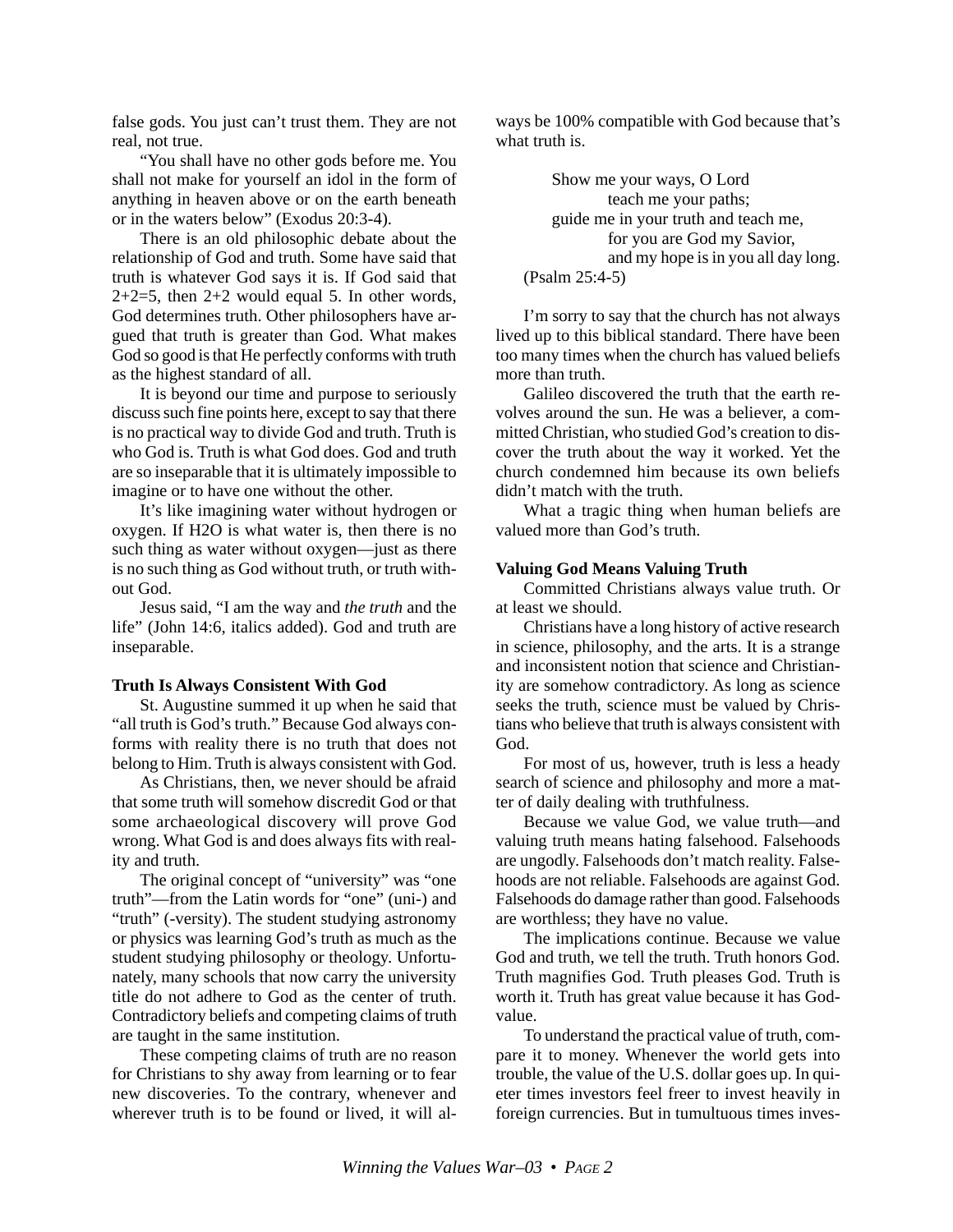tors often move to the dollar. Not because green is a more secure color or because our currency is printed on better paper. The value is not in the money itself. The value is in the strength and stability of the United States of America. Over two hundred years of experience has convinced the world's investors that the United States is a country that will stay strong and predictable even when most other countries are plagued with revolution and economic disaster.

In a similar way, the value of truth isn't in the truth alone. Truth gets its value from God, who is reliable, strong, and stable, even when everything else in the universe unravels. Whenever we speak the truth, do the truth, live the truth, we trade and invest in the strength and stability of God himself. Every time we lie or trade in deceit, we are investing our lives in a currency that is as worthless as Monopoly money. We may feel wealthy for the moment, but we will soon discover that the pretend money of untruth has no value in the real world.

The wise author of Proverbs understood all this when he concluded that it is "better to be poor than a liar" (19:22). If someone lies and thereby gets lots of money, he is really poor because money isn't as valuable as truth. It is far better to have a pile of truth and be poor than to have a pile of money and be a liar.

Please don't think this is just a philosophic game playing with words. We are dealing with a basic decision about what we most value in life and why we value it. Truth isn't valuable for itself any more than paper money is valuable for itself. Truth is valuable because it is backed by God just as U.S. dollar bills are valuable because the government of the United States is behind them.

So, then, how do we do it? How do we live truth?

**Truth From the Inside**

In Psalm 51 the psalmist prays to God: "Surely you desire truth in the inner parts; you teach me wisdom in the inmost place" (51:6).

He rightly understood that God does want us to long for truth on the inside so that we will live the truth on the outside.

Matthew even records a debate Jesus had with the Pharisees about whether evil is what goes into

*Truth isn't valuable for itself any more than paper money is valuable for itself. Truth is valuable because it is backed by God just as U.S. dollar bills are valuable because the government of the United States is behind them.*

with some plastic tape and told the child to put the world back together again. To the father's surprise, his son returned

with the puzzle completed in about five minutes. When he asked how he did it so fast, the little boy explained, "It was easy, Dad. There was a picture of a man on the

other side. When I taped the man together, the world came together all by itself."

Because of sin, we start showing our inside

us or what comes out of us. The Pharisees had begun the debate by chastising Jesus because His disciples had broken "the tradition of the elders," not washing their hands before they ate. In wrapping up His conclusions for His disciples, Jesus said:

"But the things that come out of the mouth come from the heart, and these make a man `unclean.' For out of the heart come evil thoughts, murder, adultery, sexual immorality, theft, false testimony, slander." (Matthew 15:18-19)

Jesus explained that what people put into their mouths is not what makes them bad. Badness comes from inside. People who are bad on the inside will express their evil on the outside.

It is impossible to change a person from the outside in. True change from bad to good can be accomplished only from within. This is not to say that social reform and public laws of righteousness aren't important. They are important because we live in community with one another and need to have positive means to get along together. But never think that laws against murder or rape will make a person good on the inside. The best they can do is restrain a person who is a murderer or rapist on the inside from acting out that internal evil.

Basic to a Christian understanding of humanity and society is the realization that we must be changed as individuals on the inside in order to reform society on the outside. I think the following little parable says it well.

A politician with a preschool son couldn't get his work done because of the boy's constant interruptions and questions. Finally, the father tore a map of the world out of a magazine and cut it up into puzzle-like pieces. He set all the pieces on the table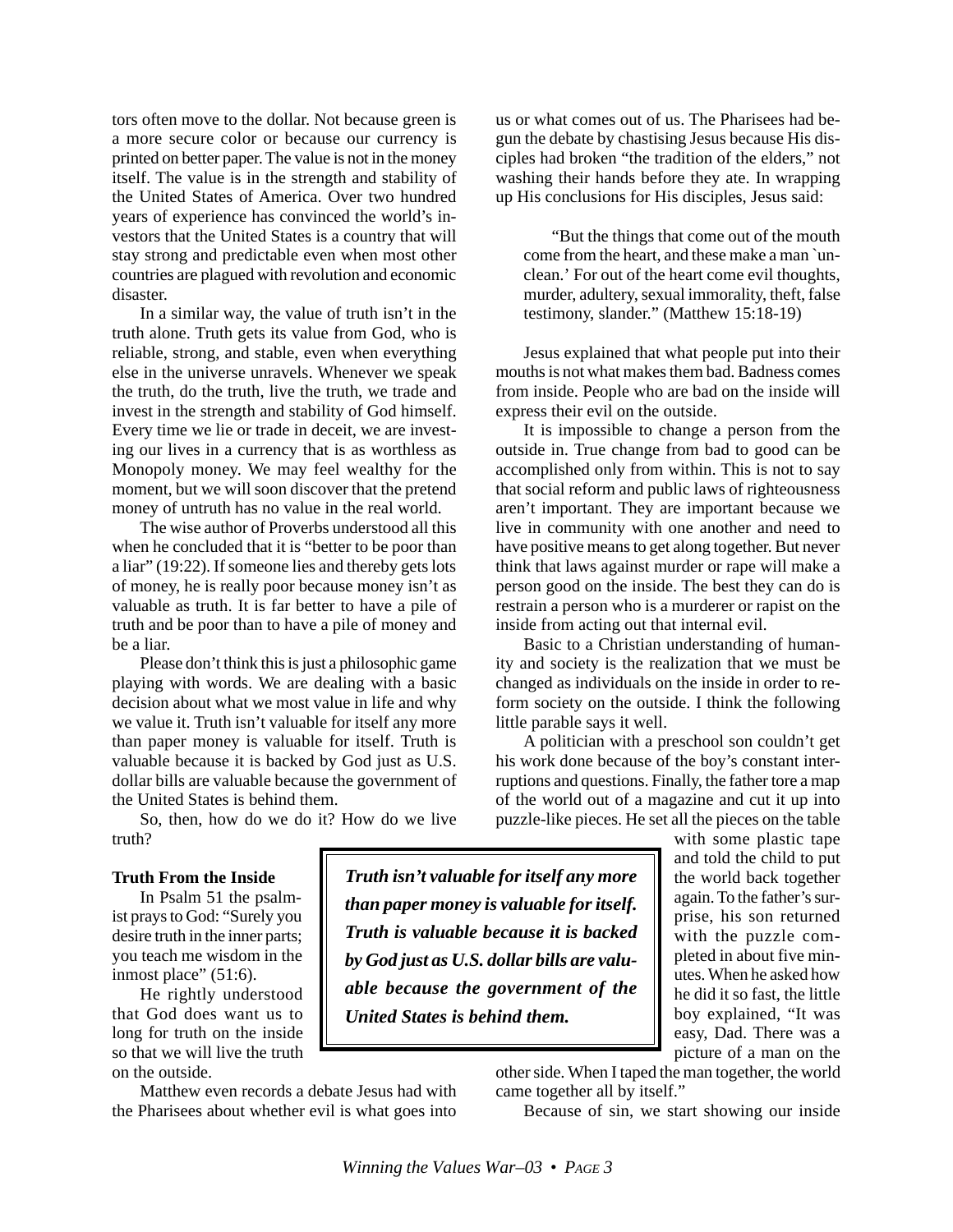selves very young. Some of the earliest manifestations are the lies children tell.

Every parent knows the frustration of dealing with a child who tells a lie—like the mother who was especially frustrated with her two young daughters. When she asked who broke the lamp in the living room, each pointed to the other and said, "She did." Mom said, "One of you is not telling me the truth and I know which one." She said that the liar had a little white pigeon sitting on her shoulder. Instantly, both of them turned to look at the shoulder of the daughter on the right.

Unfortunately, that approach will only work once. Also, in using this ploy Mom lied too, and it wouldn't have taken her daughters long to figure that out.

Parents can sometimes force their children to tell the truth on the outside, but no child will ever grow up to be a truth teller without valuing truth on the inside.

Thousands of sermons have been preached to encourage telling the truth. Most have probably warned against the consequences of lying. There is a crucial difference, however, between telling the truth because we value truth and telling the truth because we are afraid we will be caught if we don't. Ultimately, external warnings and threats will never turn a person who does not value truth from a liar into a truth teller.

Christianity, alone among the world's religions, is not a religion of laws. Laws can only conform a person on the outside; laws never change a person on the inside. Laws are good for establishing and enforcing civil obedience, insuring that—for the most part—people get along with one another. Laws limit misbehavior and make us aware of our inner inadequacies. But laws can never change us on the inside. Even the Ten Commandments can't do that.

Christianity is the message that we must be born again on the inside. When a sinner submits to the person and power of Jesus Christ, there is an internal transformation that alters his or her internal value system.

In computer terminology, we are reprogrammed with entirely new values. We are given God's values. And one of those values is truthfulness.

The only way natural-born liars will ever value and live truth is from the inside out. And if a person consistently lives a lie, that is external evidence that there has been no internal transformation.

If you have a computer or calculator which repeatedly says that  $2+12=17$  and that  $4x4=83$ , you conclude that there is something wrong inside the computer. It needs a new chip. It should be reprogrammed. So it is with anyone who consistently lies. That person needs to become a Christian.

Becoming a Christian and being programmed to value truth does not change accuracy, but it does change intent. There is a difference. For example, I wear a battery-operated quartz wristwatch. When the battery runs down the watch stops. Sometimes I am unaware when that happens. In an instance like that, if you were to ask me what time it was and I told you it was 9:05 p.m. when it was really 9:25 p.m., I would be inaccurate but I would not be a liar. I intended to tell you the truth. I just had faulty information.

Valuing truth changes our intent, but it does not guarantee our accuracy. However, as Christians we will seek to be accurate. We will always desire to tell the truth even if for some reason we are mistaken.

# **Truth in Love**

Those who value truth must never act as if truth can operate on its own, independent of other values, especially love.

The Bible clearly tells us that we should speak "the truth in love" (Ephesians 4:15). This means that love must always govern the use of truth.

Several years ago I read a heartbreaking letter in Ann Landers's column. It was from a man who had lived with years of guilt over a teenage prank. One evening he and his friends had voted on who was the ugliest girl in their school. Then one of them—the man who had written the letter--called the girl up and congratulated her on being voted the ugliest. Years later, he was still haunted by what he had done.

Technically what he had told that girl was true: the boys did vote and she was chosen. Truth? Maybe. But absolutely lacking in love.

Christians must always use truth lovingly. Truth should help, not hinder, build up, not destroy. Speaking and acting "in love" means that we always act in the best interest of the other person. There may be times, therefore, when the truth is not spoken, when it may be withheld.

There is a difference, however, between loving silence and damaging secrets. Unhealthy relationships are often perpetuated by secrets. For example, many alcoholic families have members who cover up problems by keeping secrets or by outright lying about the addict whom they love. When some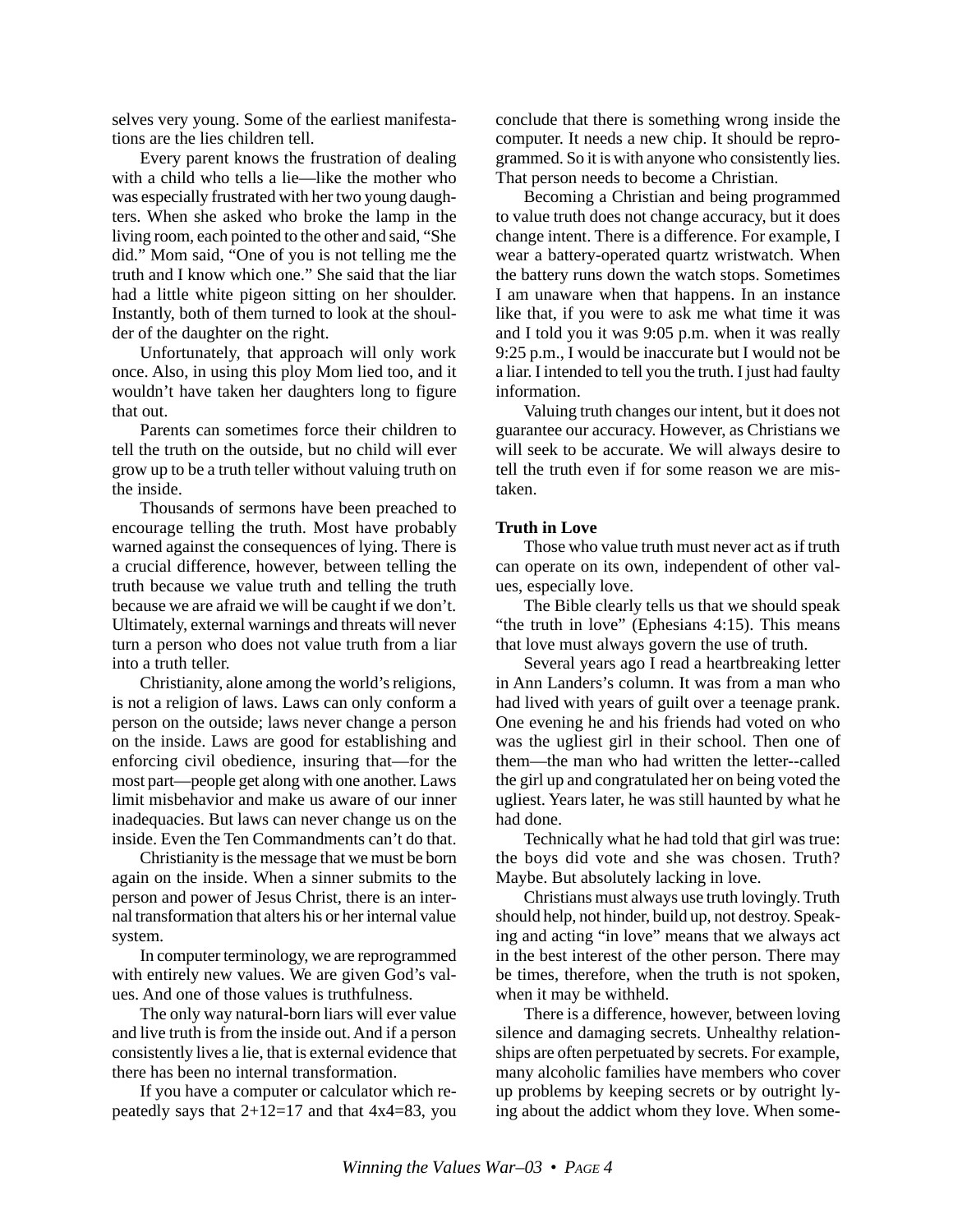one needs help, it is not usually an act of love to keep secrets that keep the help away.

Just as there are such dysfunctional families, there are dysfunctional churches that keep quiet about the sins of leaders as if that were some Christian virtue. The sin that is kept secret festers and grows until many innocent people are injured.

The Bible gives very practical counsel about the relationships of truth, secrets, sins, and confrontation. In Matthew 18:15-17, a formula is presented that begins with a one-on-one conversation. The Christian with the information goes directly to the individual who has sinned and speaks in a way that will help and restore rather than injure or perpetuate. If that doesn't work, the information is carefully shared with another responsible Christian who goes along for a second confrontation with the offender. If that doesn't work, the church or its leadership is brought into the confrontation. Notice that this is a use of truth in a measured, private, and loving manner. Others are not told until and unless absolutely necessary to help the person who needs help. When a positive response is received, there is no need to tell anyone else.

I remember one night when our children were young and our station wagon was packed with neighbor children we were taking home after a weeknight children's club program at church. One of the children started to tell all the others that the parents of one of their friends down the street were getting a divorce. Before he could blurt out the information, my wife kindly interrupted him, saying, "That is Johnny's information to tell." The information was true but it was private. The child whose parents were divorcing could tell his friends when he wanted to tell, but it wasn't another child's information to share. Truth, but private not public.

Whenever such guidelines are presented, someone will always raise new scenarios. The "what ifs" are endless. That is why we must always return to the rule of love. Always ask what is in the best interest of the other person and then do what will help most. Sometimes it will be speaking; sometimes it will be silence. Sometimes it will be very easy; often it will be very hard.

Just remember that truth never stands alone. Truth must always be spoken in love.

#### **Confusing Truth With Importance**

While "all truth is God's truth," not all truth is equally important.

Numbers 3:43 says that the total count of Levite

males over one month old when Moses was leader of Israel was 22,273.

John 3:16 says that "God so loved the world that he gave his one and only Son, that whoever believes in him shall not perish but have eternal life."

Both of these statements are equally true. But both are not equally important.

Christians, the church, and the world have made enormous mistakes by failing to distinguish levels of importance. We have fought wars, established denominations, and perpetuated family feuds over matters that may have been true but were relatively unimportant.

A usual prerequisite for formal ordination to the ministry of the Gospel is an ordination examination. Different churches use different approaches, although most include a public council where the candidate may be questioned about anything in the Bible, church history, theology, or ministerial practice. In many ways it is comparable to the bar examination for attorneys or board examinations for physicians.

When I was a seminary student, we had frequent classroom discussions about how to answer questions that might be asked on such examinations. One professor suggested that examiners might ask, "Do you consider the doctrine of eschatology to be important?" (Eschatology is the study of "last things" or prophecy of the future based on the Bible.) He then listened while students debated back and forth about the importance of eschatology. When we reached a deadlock, he shared his wisdom. He suggested that we respond to the examiner by asking, "Important for what?" In other words, prophecy may be important as a part of Bible study and interpretation, but it is not important for salvation and eternal life.

Baptism is another example. That which the Bible presents so positively has become a major source of division among many Christians and churches. A friend of mine who had served as a missionary put it in perspective for me with these words: "When they gather up all the Christians and you stand together in front of a firing squad about to die as martyrs for Jesus Christ, mode of baptism is not the topic of discussion."

This is not to suggest that God has multiple and contradictory truths about prophecy or baptism. Nor is this suggesting that these are not important Christian teachings. It is to say that they are not as important as the truth that God exists, that Jesus Christ is God's Son, and that eternal life is gained through